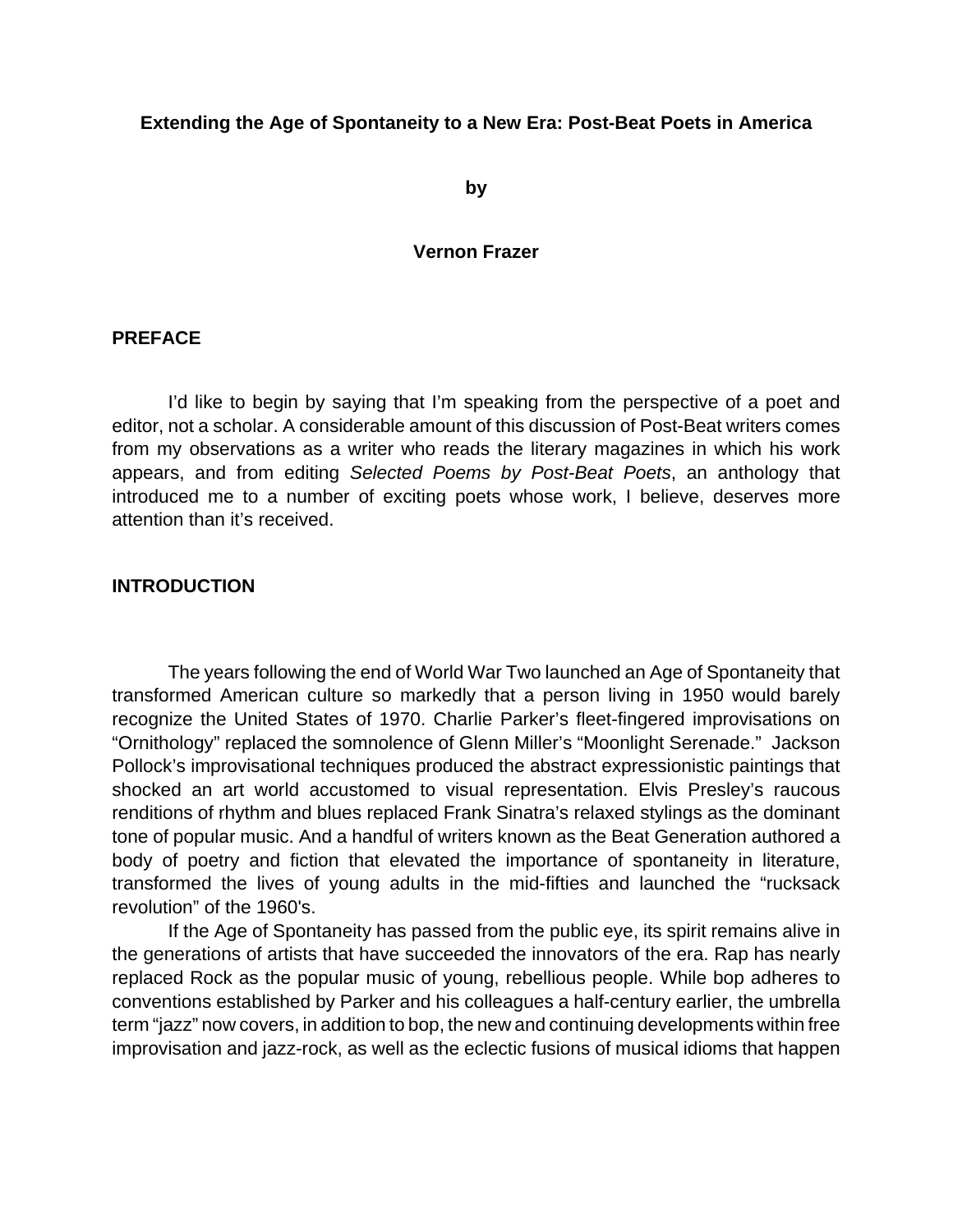regularly. Literature has incorporated idioms such as Magic Realism, Language Poetry, Slam Poetry and Visual Poetry into a multi-cultural canon that is still forming. If the Age of Spontaneity has passed, a Culture of Spontaneity continues despite a lack of critical and public attention. One of the groups that explores the artistic terrain of the new era acknowledges its debt to the exploratory spirit of the Beats. Although most of its writers eschew labels, a number of them use a descriptive shorthand that acknowledges their past influences while pointing toward the next cutting edge. They call themselves "Post-Beat."

#### **IMPACT OF BEATS ON AMERICAN CULTURE**

If you were to conduct a "Man in the Street" interview today about the Beat Generation, the person you stopped would very likely dismiss it as a 1950's phenomenon. The Beats generated remarkable controversy when *On the Road's* exuberant chronicle of living outside the cultural norms appeared to challenge the *Ozzie and Harriet* values of midfifties America. In their search for kicks and beatitude, Kerouac and the other Beats captured the undercurrent of alienation and discontent that existed in America after the end of World War Two. Much of what people considered shocking at the time the Beats made it public we take for granted today. Consequently, we can focus on the Beats' accomplishments instead of their notoriety.

The Beats continued a centuries-old literature of human discontent aspiring toward transcendence, continued an alternative American literary tradition, opened the subject matter of literature to previously forbidden lifestyles and contributed to mixed-media experimentation in the arts. They drew insight and inspiration from a tradition of underground writers living in other countries and other times, including Celine, Rimbaud, Dostoevsky and Blake. In addition, they were a homegrown product that Lawrence Ferlinghetti once described as "a continuing tradition in American writing, going back to Walt Whitman and Poe and Jack London, beyond the Beats, who were only one phase of this literature, continuing today in new outsiders."<sup>1</sup> A number of these new outsiders are Post-Beat writers.

While continuing the traditions of underground writing, Kerouac, Ginsberg and Burroughs extended the range of subject matter acceptable in literature. In launching the rucksack revolution he later disavowed, Kerouac launched a generation of writers whose roots, like his own, lay outside America's ethnic, cultural and financial aristocracy. Their writing reflected their origins as well as their lives in the counterculture that developed as an alternative to the American mainstream. The graphic homosexual content of "Howl" helped to bring a formerly taboo subject out of the closet, in life and literature. Burroughs' outlaw lifestyle tapped the veins of restlessness and rebellion in younger generations of writers and readers, and shot them up with visions of more exhilarating lifestyles and techniques for portraying them. Opening the range of acceptable literary subject matter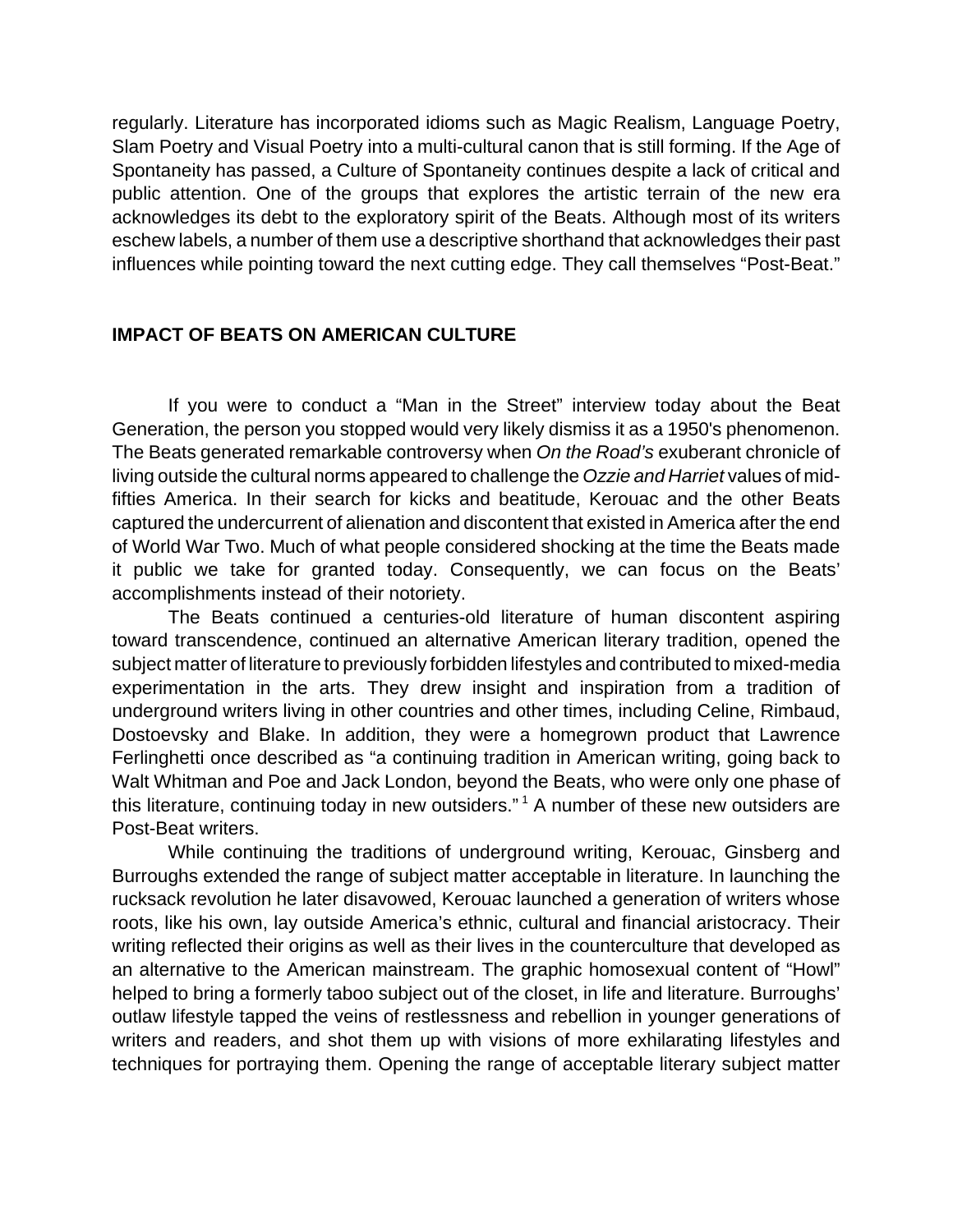opened a corresponding range of forms, which both widened and narrowed the options for the generations of writers that came after them.

As a group, the Beats revived poetry and fiction as oral forms, often reciting their work in a mixed-media context. Jack Kerouac's reading his prose to jazz accompaniment with a musician's timing represented an early form of the performance art that has evolved since the 1960's. Reading poetry to jazz, while not a Beat invention, has become a legitimate component of Beat and Post-Beat expression. Late in his life, William Burrough's Spoken Word recordings became popular among a younger generation. Ginsberg premiered "Howl" at the "Six at the Six" reading that launched his career and brought wider attention to San Francisco Poets. The Poetry Slam competitions that emerged in the late 1970s continued the Beats' revival of the oral tradition and increased public awareness of poetry. The Slams are, at least in part, a Post-Beat development.

In the Age of Spontaneity, the Beats weren't the only artists drawing lines in the cultural sand. In the early 1940s, jazz afficionado Kerouac frequented Monroe's Uptown House and other clubs where Charlie Parker, Dizzy Gillespie and other innovators improvised the then-revolutionary music known as bop. The pulse and phrasing of bop later became the basis of Kerouac's Spontaneous Bop Prosody. The Beats' coast-to-coast shuttles brought them into contact with Michael McClure, Philip Whalen, Gary Snyder, Lawrence Ferlinghetti and Lew Welch, West Coast poets who shared the Beats' poetic, spiritual and environmental concerns. Black Mountain poets such as Robert Creeley and Charles Olson socialized with the Beats. In Manhattan, the Beats spent time at the Cedar Tavern on University Place, also a gathering place for the New York School of poets and avant-garde painters such as Pollock and de Kooning. Talk of artistic change charged the air, fueled by the camaraderie among some groups and the tension between others. The Beats' exposure to artists working in other disciplines enabled them to incorporate extraliterary elements into their works. The extra-literary elements contributed to the Post-Beat modes of expression that developed in the 1960's and continue developing today.

#### **FRAGMENTATION AND CONGLOMERATION**: **A GENERATION OF TRANSITION**

By 1961, the media had reduced the Beats to a phenomenon perceived as passe while kept on life support by "beatniks" playing bongos and folk guitars on college campuses, on television shows and in humor magazines. The times, to paraphrase Bob Dylan, were changing. As the cultural cocktail of Rock and LSD opened the doors of bohemian perception to the young adults of the 1960's, the media replaced the Beats with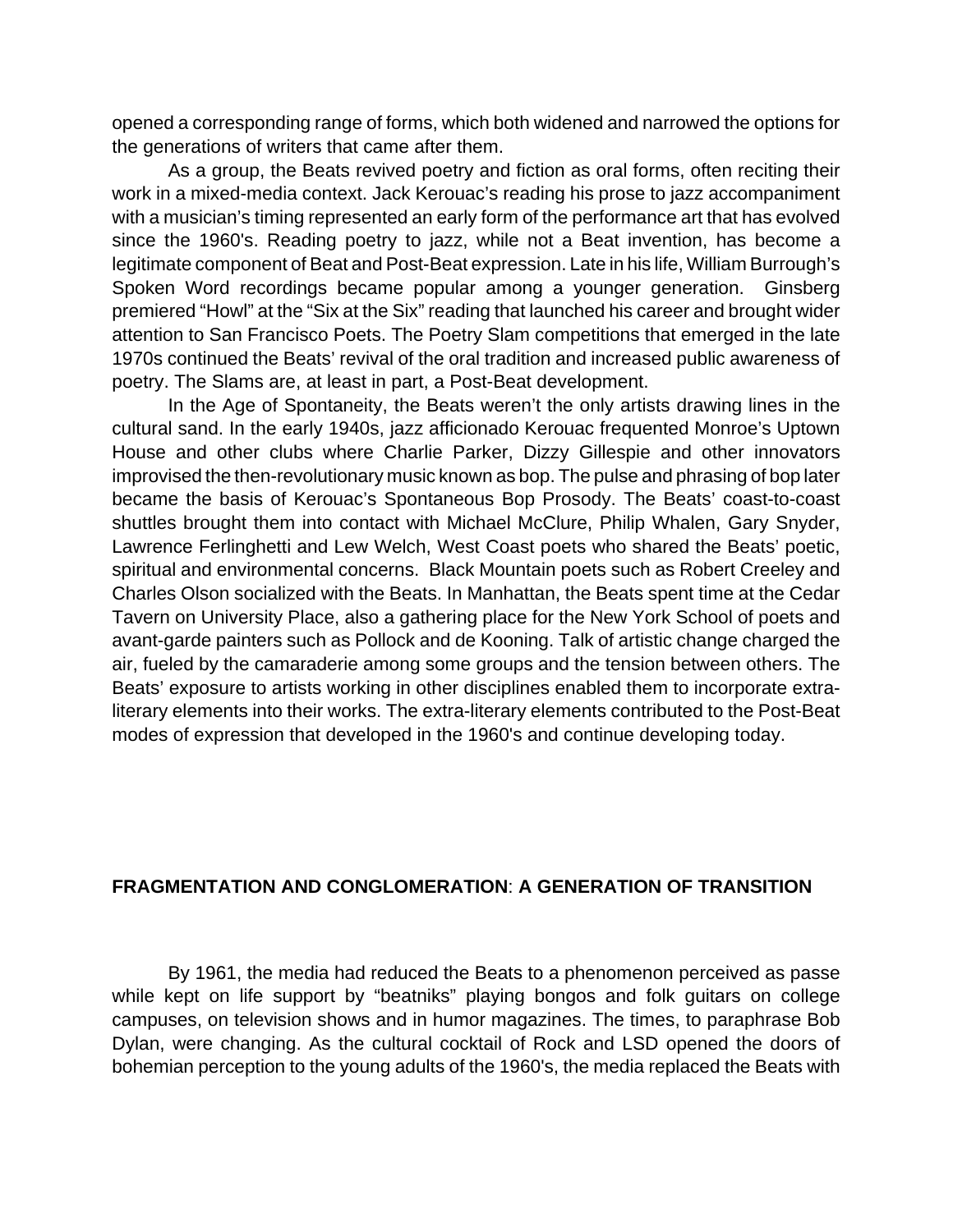the Hippies.

While the literary bohemians coming of age in the sixties developed their craft, commercial forces developed that would hinder their attempts to bring their work to the public. When Rock became the medium through which the younger generation voiced its personal and social concerns, journalists who previously would have sought John Updike's opinion on Civil Rights or the Vietnam War were more likely to seek Jim Morrison's. In the American marketplace, the writer became a devalued currency.

 In the early 1970's, conglomerate corporations purchased book publishers and changed the nature of publishing. Before the takeovers, independent publishers would risk losing money on literary works they considered culturally important. Since the takeovers, corporate-owned book publishers have risked less money on titles that might have cultural significance because sales of prospective bestsellers don't always earn back the multimillion dollar advances given to the authors. For related reasons, literary magazines such as the ones that introduced sophisticated readers to new and innovative authors in the 1950s and early 1960s seldom appear on bookstore shelves.

The nature of marketing books also changed. If the work of the Beats helped increase awareness of Gay Rights, Feminism and other social issues, the corporate publishers developed a "niche market" for any special interest capable of generating a profit. University-based literary developments such as metafiction, surfiction and avant-pop fiction created their own academic niche markets, which fragmented the younger generation of authors whose work built upon the "black humor" of Thomas Pynchon, John Barth, Joseph Heller and Burroughs*,* narrowing their audience while targeting it. Even the Beats became a lucrative niche market.

In a literary world composed largely of a commercial mainstream and numerous niche markets, a number of authors who might be considered Post-Beat have published in areas that aren't considered Post-Beat. A gay Post-Beat writer might write strictly for a gay niche market, whereas Ginsberg's work integrated his sexual orientation with the rest of his life and his concerns with the world around him. A Post-Beat feminist would face a similarly restrictive publishing option. The fragmentation of the literary world diminished the likelihood that Post-Beat writers could find outlets for their work because the major publishers focus on popular poets or public figures who write poetry. The less-celebrated poets sought publication in the university presses, the small presses or, more recently, the micropress with vary degrees of success.

Despite the fragmentation, Post-Beat writing didn't develop in insolation. Some Post-Beats partied, read and published with their literary influences. Those closest in age to the original Beats published in Beat journals while the others published their own magazines, eventually, with the help of the youngest Post-Beats, using computer technology to publish their work in cyberspace.

The evolution from Beat to Post-Beat includes a number of transitional figures, most notably Allen Ginsberg and Anne Waldman. Ginsberg shared his knowledge generously with younger poets. His continuing interest in innovation often led him to explore the same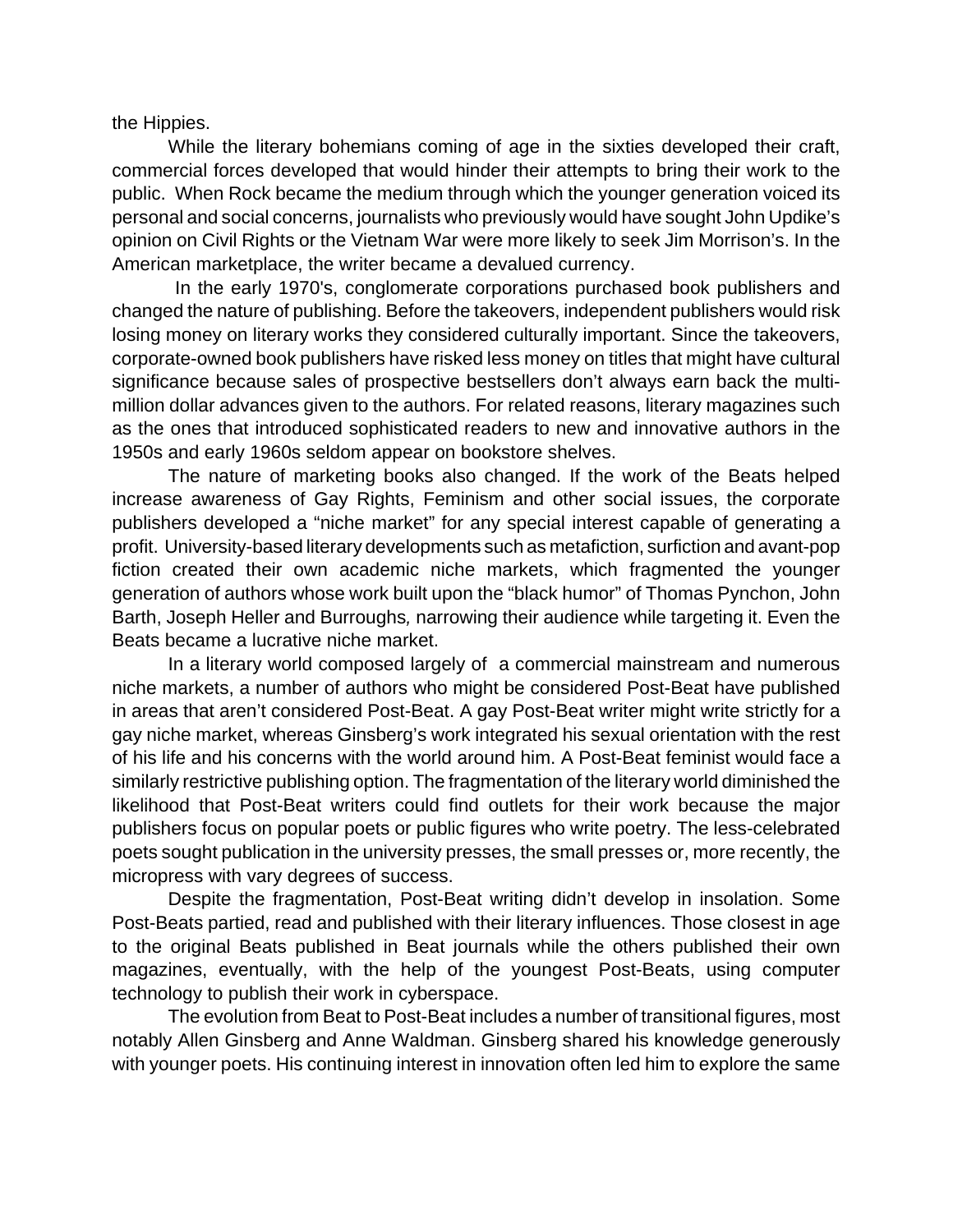artistic terrain as his Post-Beat successors. He co-founded the Jack Kerouac School of Disembodied Poetics with Anne Waldman at Naropa University, perhaps the closest thing to an institution that supports and advances the work of Post-Beat Poets.

Anne Waldman has affinities with several literary "camps." Her association with Beat writers and her role as Director and co-founder of the Jack Kerouac School of Disembodied Poetics place her solidlyCbut not simplyCin the Beat camp. As the former Director of the Poetry Project at St. Mark's Church, she could be considered a member of the New York School. Yet her chronological age qualifies her as a Post-Beat. The scope of her work attests to her ability to incorporate the varieties of literature reflected in her experience into a singularly powerful mode of expression. At Naropa, she has supported writing that extends beyond the Beats to the varieties of literature that have developed in recent decades. Two poets whose work appears in *Selected Poems by Post-Beat Poets* have studied at Naropa.

#### **DEFINING POST-BEAT: A PROCESS IN PROCESS**

Defining Post-Beat poses a challenge similar to Wittgenstein's discussion in *Philosophical Investigations* about the difficulties inherent in defining a game. Wittgenstein said, "We do not know the boundaries because none have been drawn."<sup>3</sup>

The boundaries of Post-Beat literature have never been drawn.

Unlike the Beats, the Post-Beats never existed as a literary movement, or even a closely-knit network. They aren't so much a movement as a presence that emerged spontaneously throughout the United States after the Beats had stamped their imprint on American culture. They're a diffuse and diverse group that numbers in the hundreds, perhaps even the thousands. Although they don't exist in a formal network, they encounter each other far more frequently than the customary six degrees of separation would allow. Many of them came of age in the 1960's, some are a decade younger than the original Beats, and others a decade or two younger than the Baby Boomers. Some Post-Beats are in their mid-twenties. While many live in the major urban areas, just as many live in smaller cities across the United States, anywhere a trace of alterative culture exists. Their geographic diffuseness and their lack of an advocate such as Allen Ginsberg has exacerbated their attempts to find places for themselves in today's publishing industry.

 The Post-Beats are an extension of Beat philosophy and writing into new generations. As Post-Beat poet and fiction writer Kirpal Gordon wrote in a recent e-mail concerning the Post-Beats, "they are carrying it further rather than carrying it on." The Post-Beats consider the original Beats their inspiration, and, in some cases, their mentors. Insofar as the Post-Beats don't seek to imitate work of the Beats but to advance it, they continue the underground literary traditions of Europe and the United States as the latest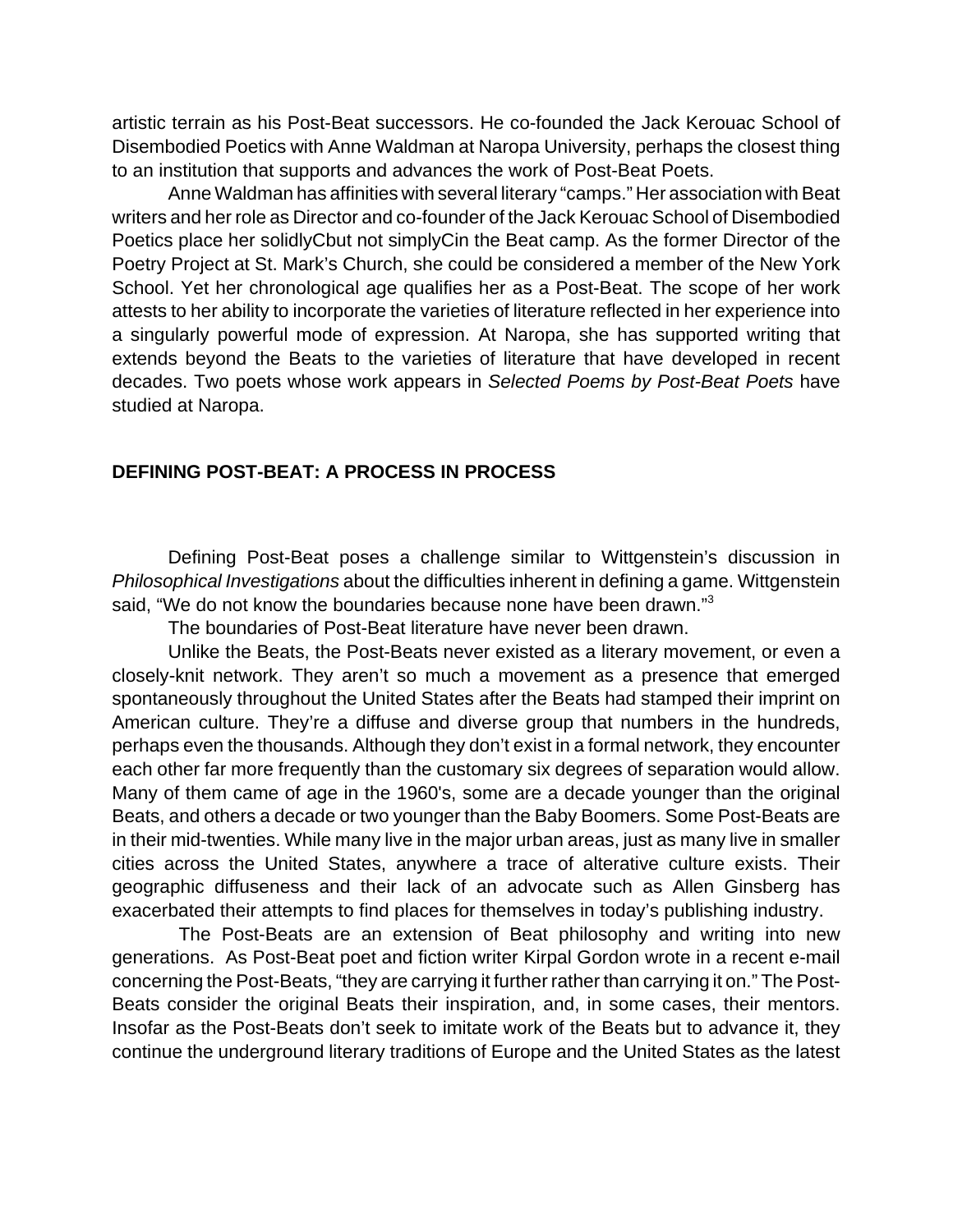literary voices outside the socio-cultural mainstream.

Writers in the alternative culture's literary circles began to use the term "Post-Beat" around 1980. Steve Dalachinsky's 1980 poem, "*Post - Beat - Poets (We Are Credo #2)*" portrays the differences between the Beats and the Post-Beats:

*Post - Beat - Poets (We Are Credo #2)*

*- "Now's the Time" - Charlie Parker*

we are the post beat poets we are the t.v. generation we are the true light of dope sex & profanity we are the afterthoughts of post war experimentation we are the results of a nation in turmoil & change we are the ultimate over 30 crowd spoiled seasoned & prejudiced we are the Atom bomb Anathemas & the LSD Corruptors we made pot a household word and caused our parents to rebel we have tried to make clear all the knowledge that has been put down before us

we are the post-beat poets inspired by tigers queers wife killers yage eaters bookshop owners freedom fighters junkies priests & jazz.

we tried the coast on advice of holy word and read the holy zen scripture on lonely beaches with wine and music in lonely forests awake on pills & settled back slowly into city lights where hearts have always seemed to once again return.

some of us have families & work hard while some take it easy the hard way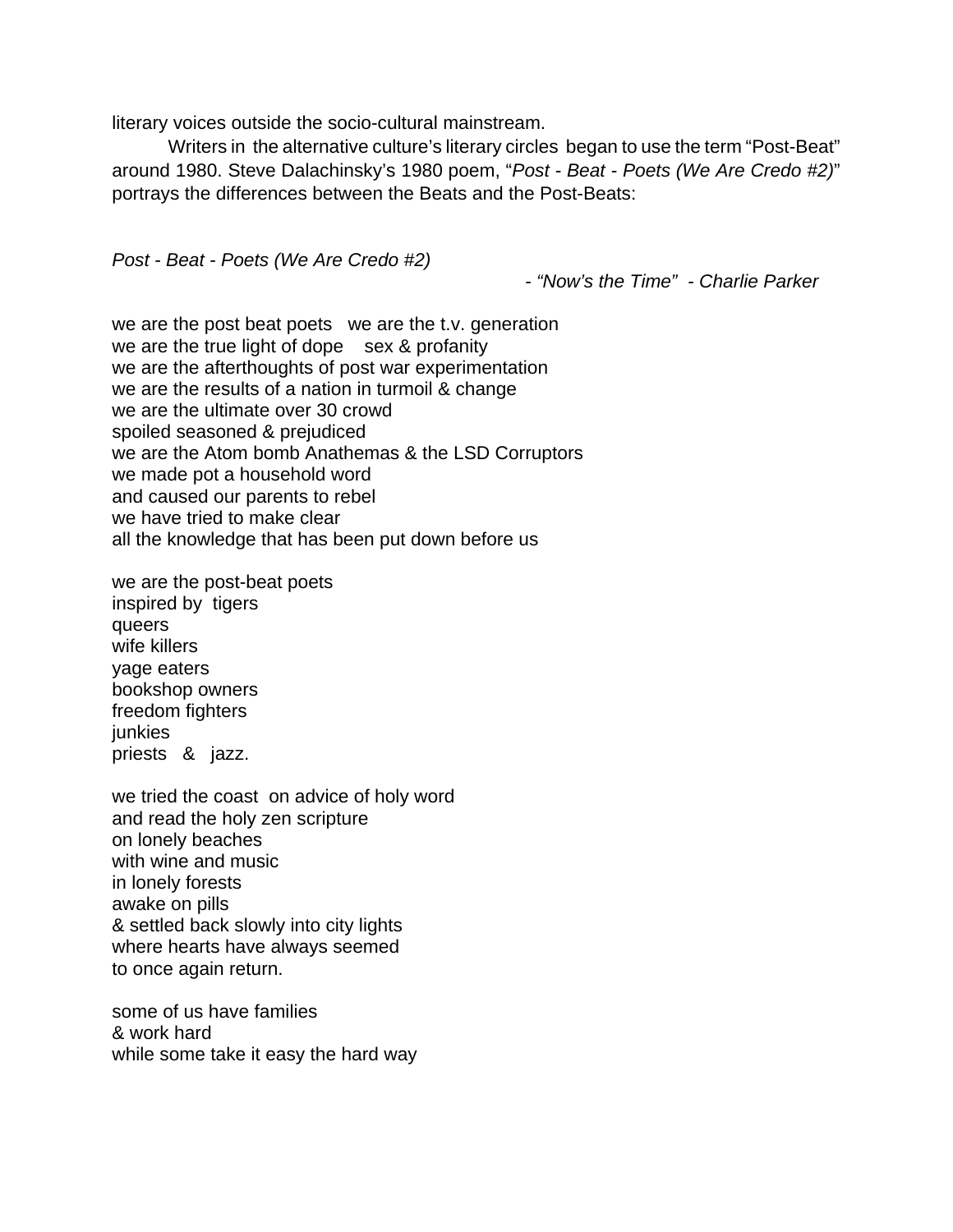some of us lived in the open like Jack & now spend hours in front of the tube angry & anti our former liberal selves but we all still write our words their words all words for our SELF & everyone

we get crazy drunk like Corso yet sweeter flowers never grew & holier-than-thou like Ginsberg we get satirically surreal like Burroughs adding up time like so many star ship stereo ghosts we shot it too & watched it too drawing those demons in the chelsea hotel we've become chroniclers of each others' lives sifting styles & stealing moonbeams as we sit with mother earth between our toes swooning

we go off to monasteries to worship the fat man & write the haiku we never forget our friends

occasionally one of us disappears into the karmic mists of forever never to return & others just remain silent & musical growing more profound every year

we are the post beat poets becoming more certain & proud of our immediate heritage while discovering the cool night eyes of the honey-colored cat lying lazy on the carpet near the color t.v.

hip & classless very primitive 20<sup>th</sup> century very well informed we all have our specialties our meanings our personal styles our beliefs always changing & always the same

we all have our time & our time has come.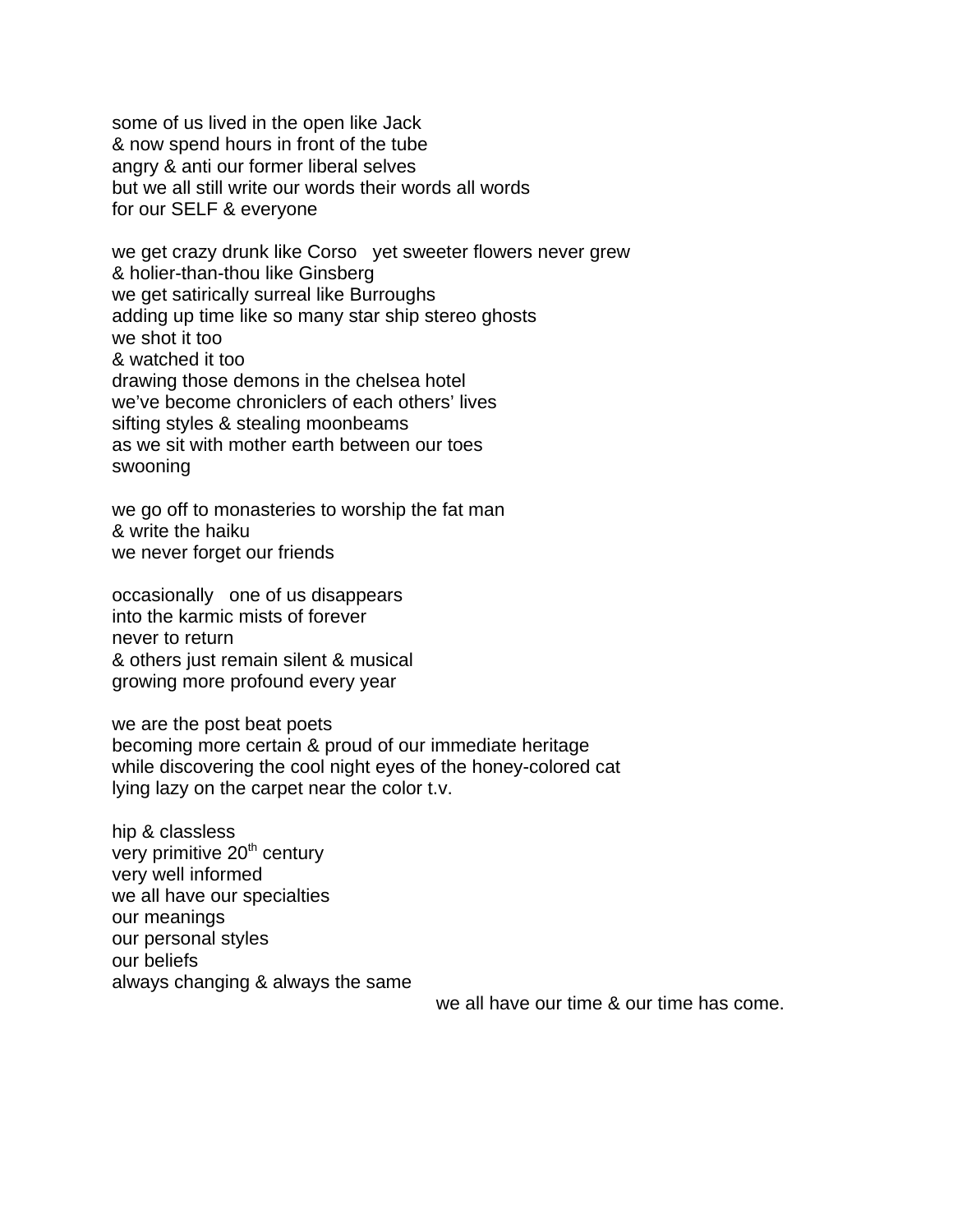Dalachinsky's poem describes the affinity of the Post-Beat poets with their Beat ancestors, then takes the reader through the social upheavals of the sixties ("we are the ultimate over 30 crowd") to the present day, where the Post-Beats live diverse lifestyles, some as edgy as the original Beats, others "discovering the cool night eyes of the honeycolored cat/lying lazy on the carpet near the color t.v."

The Post-Beats differ from the Beats because the America they inhabit has changed as dramatically as it did during the 1950s and 1960s. If the Beats listened to jazz, the Post-Beats listen to bop, free jazz, Rock, Punk, and the crossovers and permutations that have evolved within the musical idioms. Their writing retains the questing spirit of the Beats, but reflects the influence of other writers, other art forms, new technologies and the times themselves. As an example, the picture poems of Kenneth Patchen, along with the Concrete Poetry that originated in the 1950s, have evolved into Visual Poetry using animation and other devices that can only be created and viewed on the computer. Unlike the Beats, with the exception of Burroughs, much Post-Beat writing reflects the hard-edged view of people who watched a cultural revolution fail in the 1960s and currently survive under a right-wing administration whose practices threaten to restrict their freedom of expression.

Whereas the Beats lived in bohemian fashion for much of their lives, many Post-Beats enjoy financially secure lifestyles. While many of them have lived on Manhattan's Lower East Side, traveled the country, and partied in after-hours joints, the cost of living in today's world makes the Beat lifestyle of the 1950s and 1960s virtually impossible to maintain for an extended period. Nevertheless, the American Dream remains more nightmare than idyll to the Post-Beats, who enjoy the exotic culture and cuisine of millennial America's coopted Bohemia but resist the complacency ascribed by Ann Powers to the generation she portrays as *Bobos in Paradise.* <sup>4</sup>

Nevertheless, many Post-Beats maintain more than a casual interest in spiritual development. Some meditate in Buddhist monasteries or take classes that fuse Eastern disciplines with Western psychology. A significant number, on the other hand, have immersed themselves in the post-Huncke world of kicks, an area of Post-Beat life and literature shaped in part by the belated emergence of Charles Bukowski, a major influence on many Post-Beat writers.

Bukowski, early in his career, turned down an invitation to appear in a Beat anthology. From the early 1970's on, however, his work influenced a number of Post-Beats. A hard-drinking loner who worked at dead-end jobs in factories and mail rooms, spent days at the racetrack betting on horses, and slept with women as dissolute as he was, he portrayed his freewheeling trek through the furnished rooms of Los Angeles in a nononsense style that appealed to many Post-Beats, especially those working at similar jobs or in the service sector. Whereas Kerouac emerged from his blue-collar background in certain respects, Bukowski immersed himself in his. Bukowski's influence extended the range of Post-Beat poetry and prose to include a more direct style of writing and a range of subject matter that rarely found expression in any generation's Bohemia.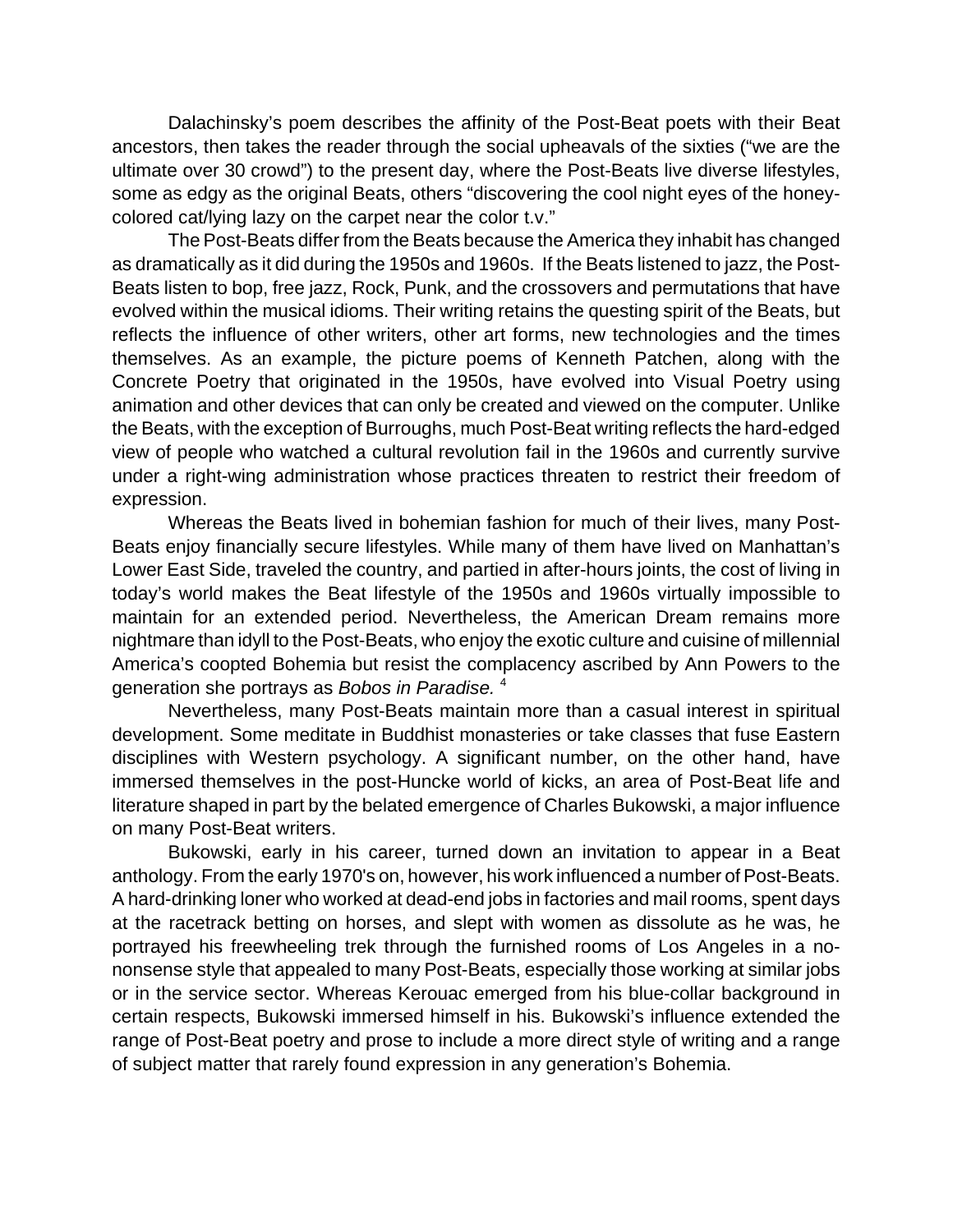Bukowski's influence, along with the Beats', informs the Poetry Slams that gained popularity in the late 1970s and early 1980s. Poetry Slams offer reading venues for a variety of poets, some of them Post-Beat. The poems tend to be autobiographical and the recitations frequently include an element of performance. Some slam venues, such as the Nuyorican Poets Café in Manhattan, feature poetry with strong urban grit.

Post-Beat writing, like Beat writing, can immerse itself in the urban underbelly of the American Dream, seek Dionysian release or mystical understanding, or all three at the same time. Barry Wallenstein's "My Understudy" faces contemporary urban reality head-on:

> The young man, shot twice and painfully, had been on earth long enough

(not too long sway the flowers) to know the difference between lambswool and polyester, pain and an upward stare into nowhere.

He'd choose the former in both cases ordinarily, but on this day, out of a wilding world, there came two missiles, errant hot strangers to his shape, tearing into his back and side.

Bleeding in public and fighting sleep, he fell awake as into a state of babyhood, where each moment swells to yards of cushioned time and desired speech; but the sharp burning holes kept him croaking in his speech.

Besides, from where I stood I could hardly hear above the shrill mill of gawkers. Did he say "no, wait" or "it's late"? He seemed embarrassed as if his accident were a finger pointing at us.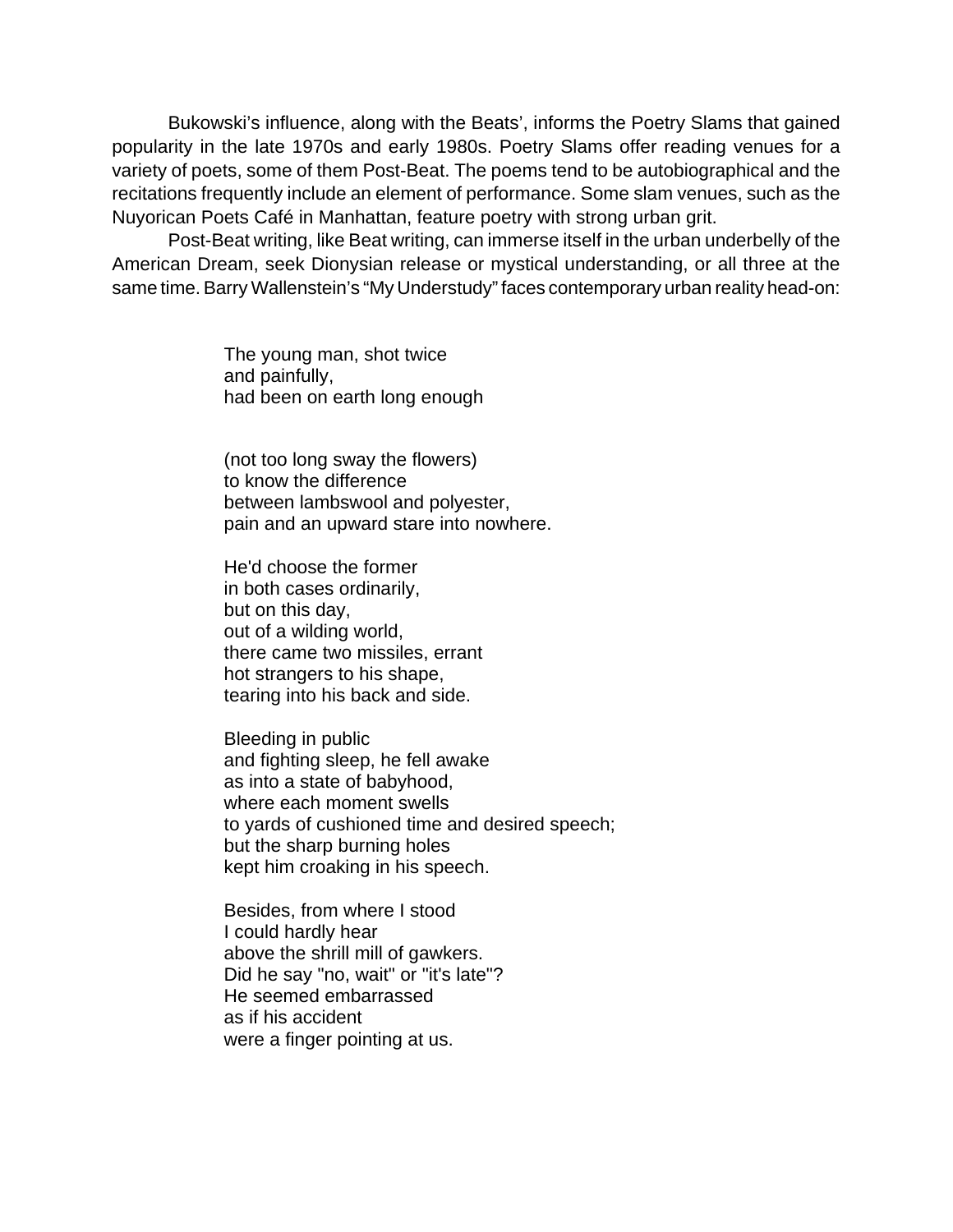And then the crowd came closer; the police cars whirred and stopped. Increasingly, there was less to see or feel. Alone, I pulled the feelings home, as if on a weighted leash.

Wallenstein places us at the urban core of Post-Beat America, a world in which shootings border on the commonplace. "Wilding," a term used to describe assaults that took place in Manhattan's Central Park in the late 1980's, becomes a metaphor for today's world, whose violence seems more explosive and gratuitous than what Norman Mailer's White Negro experienced in 1957.

Yet Post-Beat retains the Beats' urge toward transcendence, as in Layne Russell's "Death in the Meadow":

> *light light light* surrender *light* consumed *light* energy of being *light* no one *light* how long suspended sky time how long the white how long the lifeless body lying no I only is

> > *is*

Russell's poem seeks the mystical understanding that occurs when being surrenders itself to non-being. Her quest as non-quest occurs with a tranquility seldom found in Ginsberg's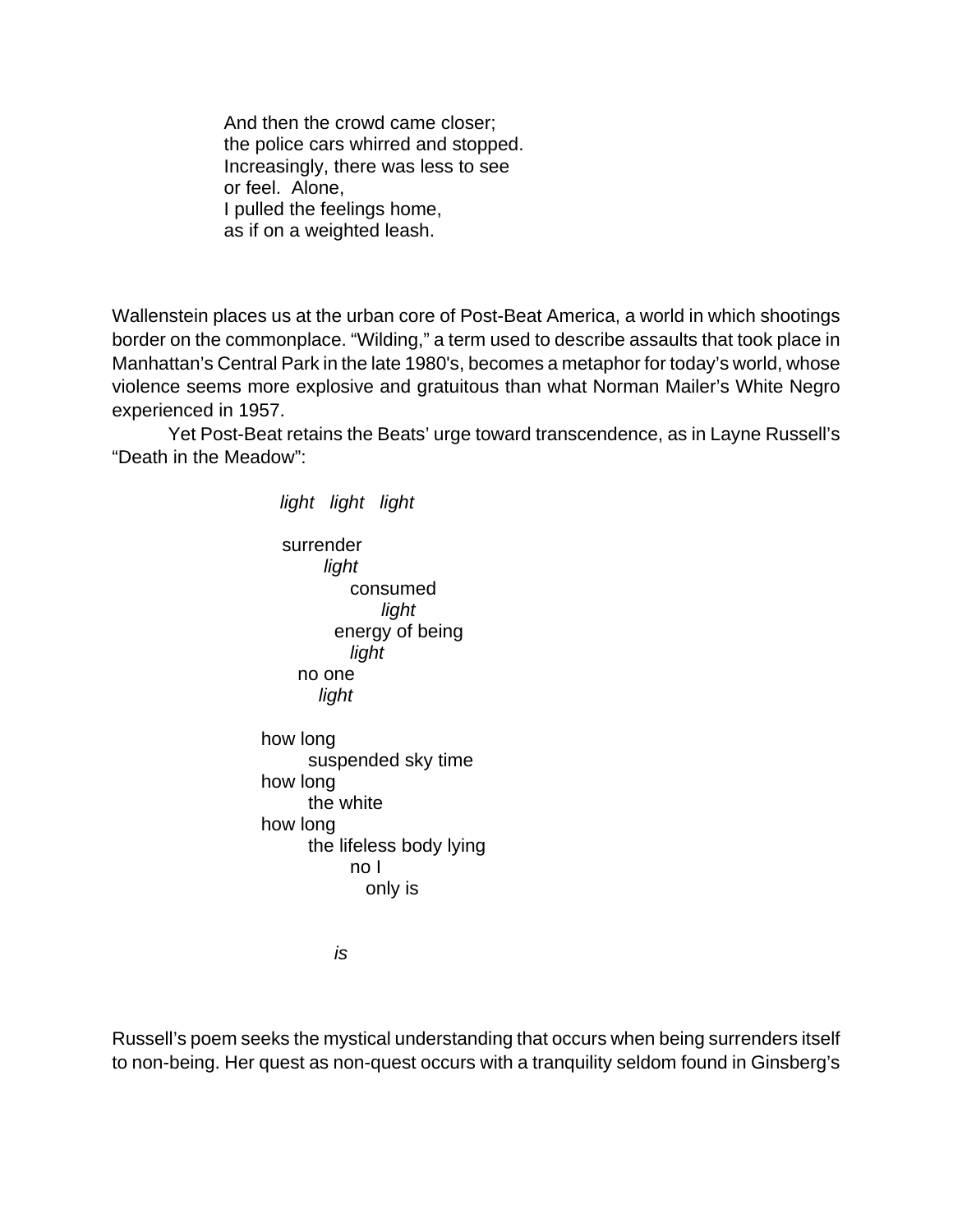visionary works, in which immersion in the *via negativa* of American life leads to oneness with ecstasy.

In "Putting in a Few Appearances**,"** Kirpal Gordon, aware of the *via negativa*, experiences the spiritual with one streetwise eye turned toward apocalypse:

> At the threshold of enfleshment no one need remind us how Dionysus got torn apart by strange desires in his wild forest den. Nevertheless we're putting in a few appearances at least before it all goes up in smoke swirling in the whirlwind called *participation mystique* shaking down the Great Round seeking out the rickety rattle of bones our rock-scissors-stone of alchemical alteration

His vision, darkly humorous, represents a kind of playful dancing on his own grave, a reinterpretation of Kenneth Patchen's title phrase "Hallelujah Anyway!" One could describe Gordon's mix of irony and mysticism as Post-Beat because of its existing awareness of a vision's realistic underpinnings, as well as the Beat awareness of the visionary state itself.

In Post-Beat America, urban living involves greater risk than in past eras. If the level of material comfort level is significantly higher for many people, it is dangerously lower for many others. Comfort doesn't guarantee security. As Wallenstein's poem indicates, continued exposure to violence alters one's sensibility from a Romantic-era lament for the loss of an innocent soul to a feeling of loss tempered by a "shit happens" resignation. Gordon's seeking conveys a sense of knowing his quest has existed before him, and that he's part of an eternal replay.

Gordon's and Russell's work reflect the use of the poetic line as a visual entity, employing "composition by field," a tool used by a number of Beats, as well as Charles Olson and his Black Mountain colleagues, to enhance the meaning of language by placing words in a specific location on the page instead of running them from left margin to right.

 Although a number of Post-Beats employ composition by field, many also adhere to left-margin writing, an indication of Bukowski's influence. The following poem, which I wrote, reflects the left-margin style of Bukowski and offers a sample of the kind of subject matter found in the work of his Post-Beat successors: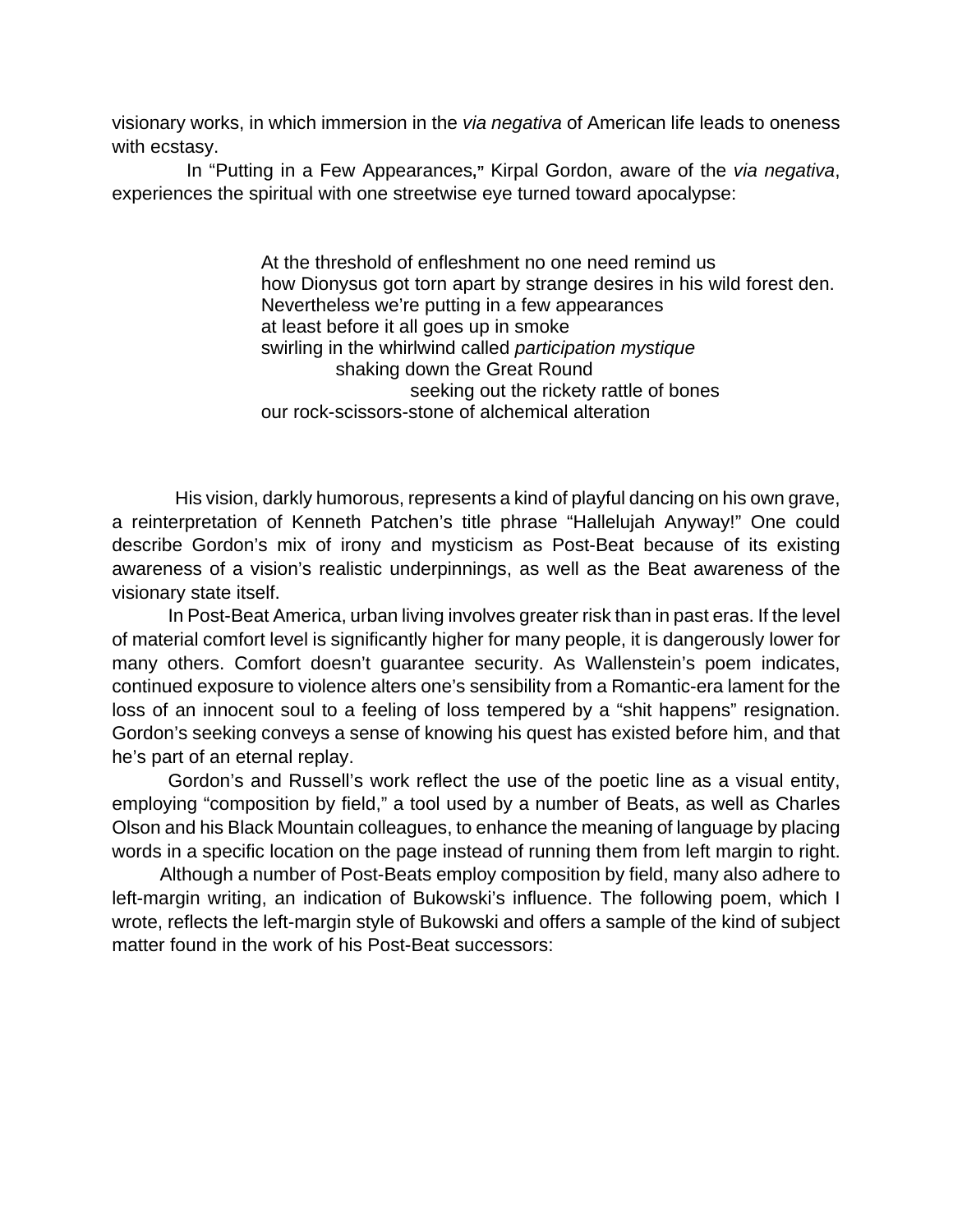#### **The Sex Queen Of The Berlin Turnpike**

"coulda been Little Miss Rich Bitch layin' on my yacht"

but claimed her father left his inheritance behind when the Mob's hitmen climbed

his trail. So, she's the doe-eyed darling of the clipjoints

on the Strip. She flashes her tits for tips from bikers & lonely old men

in glasses steamed with dreams of what never was.

Her nectarine nipples tease me, her buns swing the breeze that sucks up my buck

on her wake of chestnut hair. She feeds my fantasies

the way I feed her lost wealth---what I can afford to give. But she still lives bitter, broke, strung out on coke in neon turnpike motels

& runs out on the rent. While I listen to her story to escape from my own

she pays back the memories of her father.

The language of the poem reflects the environment it portrays. It's Beat in the sense of "beaten down" instead of "beatific." The poem also reflects the resignation that one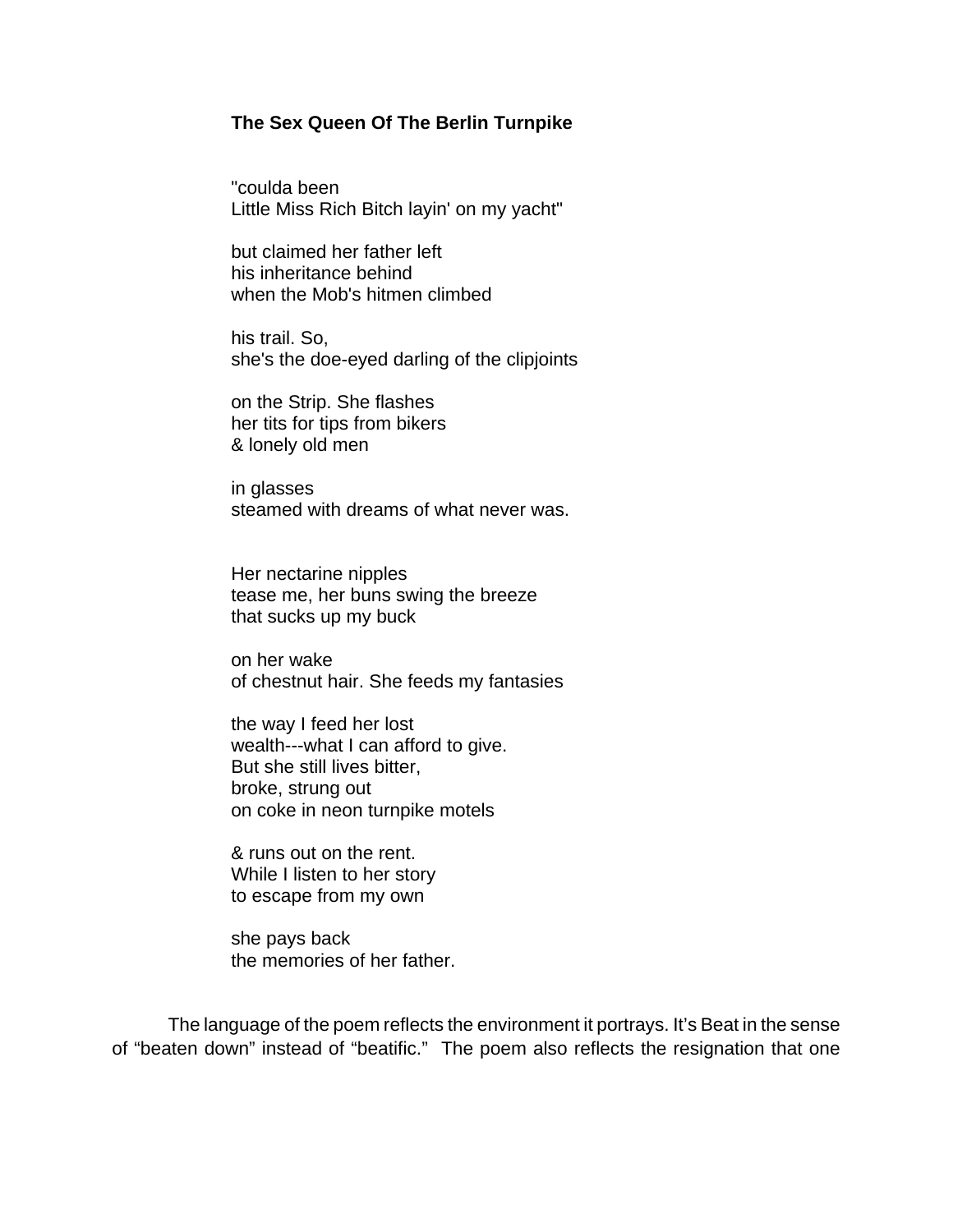encounters more frequently in Post-Beat writing than in Beat writing. The beatific visions of the 1950s that led to the optimism of the 1960s have become devalued currency in today's American social economy.

Yet the Post-Beats aren't devoid of hope. Their experience of a failed cultural revolution and the emergence of an oppressive political administration has tempered their questing sensibilities, but hasn't stopped them. The Post-Beats' use of language represents a form of questing in itself. In the following passage from his poem "Double Vision," Schuyler Hoffman splashes words on the page in a manner reminiscent of Jackson Pollock:

### SEE DOUBLE RED BLUE IN THE LIGHT OF ANOTHER YELLOW GREEN REFLECTION

### ROCK PAPER SCISSORS

BLUE RED

### LOST WORLD

### PARALLEL LINES THE BALL BOUNCES BACK AND FORTH

### LOOK AT THE MOON

### PURPLE CAROM VIOLET BLUE THE WAVELETS OFF THE WALL

# TWO FIGURES RUN ACROSS A FIELD

# CLEAR GREEN YELLOW OUTLINE GOLD SHARP SHARD

# ONE IS THE SHADOW OF THE OTHER

# EVERYDAY OCHRE BROWN RUSSET AS DEFINED

# A HAWK SWEEPS CLOSE TO EARTH

# ORANGE RED BLURRY ROSE DEFORMED

# STRIVES TO JOIN THE OTHER IMAGE

# FUZZY MERGE PINK VIOLET CERULEAN SOFT AND COLORFUL

# ROCK PAPER SCISSORS

### LOOK AT THE MOON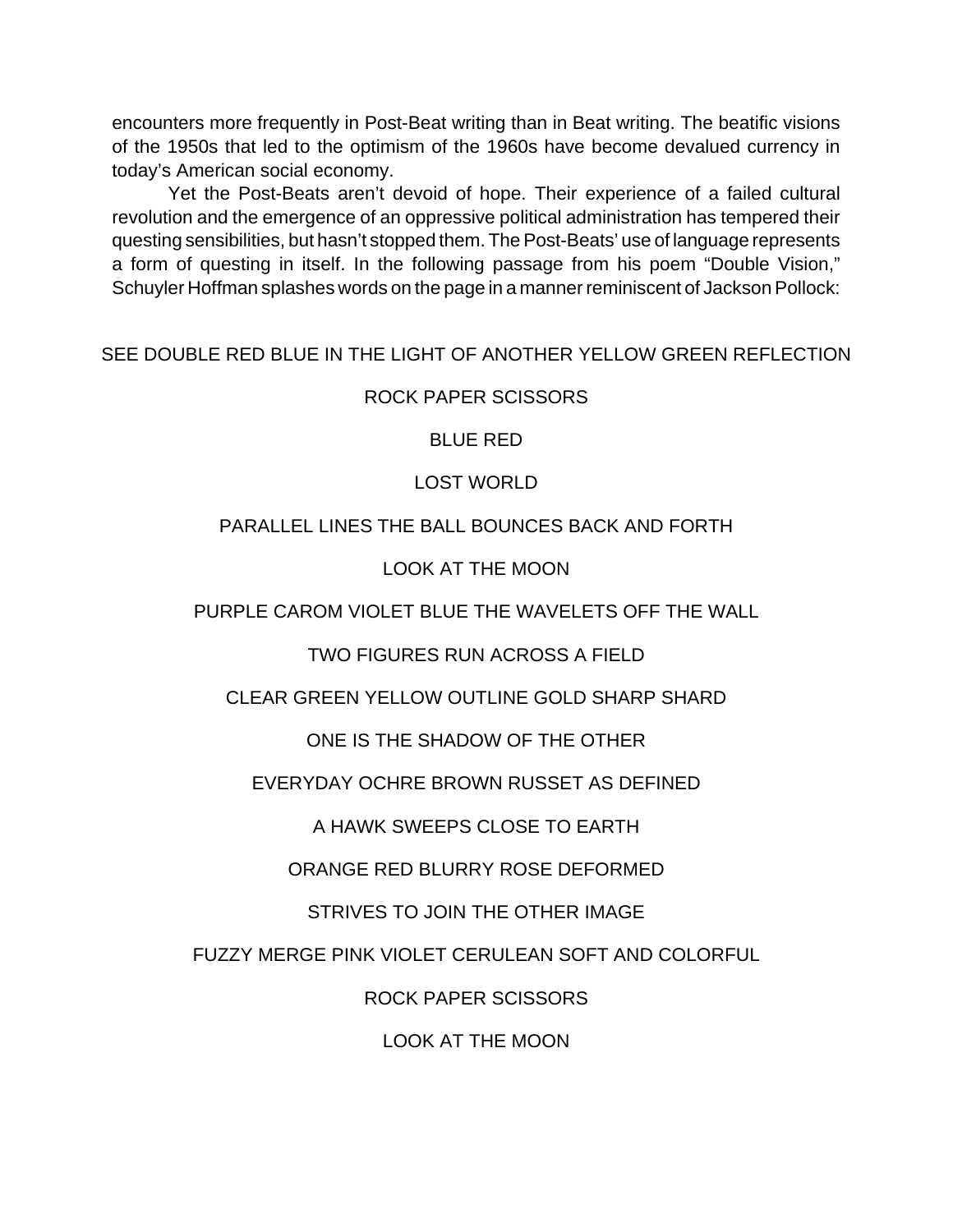### ULTRAMARINE READ AQUA OLIVE FOREST

#### ROOTED

### THE SIGNS THE WORDS

### LOST VIRIDIAN

#### APPARENCIES

The words splashing the page like paint achieve a cumulative effect as their colors overlay each other until they create an exalted reality.

Some Post-Beat poets have extended the Beats' explorations of Language into the seemingly arcane realms of Language Poetry, as evidenced by proto-Language Poet Clark Coolidge's work and some of my own. Kerouac's Spontaneous Bop Prosody informs such Coolidge works as *The Rova Improvisations,* a series of poems written while listening to recordings of the avant-garde Rova Saxophone Quartet.

In poem "II" of my *IMPROVISATIONS* series, I've used Jack Kerouac's Spontaneous Bop Prosody to explore improvisation as a tool of composition, foregoing literal meaning for the flavor and flow of language itself:

| scaling wisteria with columnar cries<br>leaps hysteria ties<br>his stereo bleeps<br>strategies of systems<br>incremental cryonic<br>histrionic intent to<br>weeds risen grounded<br>viscera, songs of hob-<br>long guts nailed-down<br>nailed keys to fingers<br>booty bopping senses<br>plumbing pummeled<br>leap all minds en-<br>dowed with media<br>ears inventing nuance<br>bionic increments leap<br>enchantments of<br>to full intensity, flour-<br>Medea's remedial | Octavian leaps | across triads of former ingenuity | & temper (dis)         |
|-----------------------------------------------------------------------------------------------------------------------------------------------------------------------------------------------------------------------------------------------------------------------------------------------------------------------------------------------------------------------------------------------------------------------------------------------------------------------------|----------------|-----------------------------------|------------------------|
|                                                                                                                                                                                                                                                                                                                                                                                                                                                                             |                |                                   |                        |
|                                                                                                                                                                                                                                                                                                                                                                                                                                                                             |                |                                   | its area steeps        |
|                                                                                                                                                                                                                                                                                                                                                                                                                                                                             |                |                                   | tonalities its wisdom, |
|                                                                                                                                                                                                                                                                                                                                                                                                                                                                             |                |                                   | doubt imprisoned       |
|                                                                                                                                                                                                                                                                                                                                                                                                                                                                             |                |                                   | in bursts of certainty |
|                                                                                                                                                                                                                                                                                                                                                                                                                                                                             |                |                                   | flailed against airy   |
|                                                                                                                                                                                                                                                                                                                                                                                                                                                                             |                |                                   | tonalities clustered   |
|                                                                                                                                                                                                                                                                                                                                                                                                                                                                             |                |                                   | dense with evidence    |
|                                                                                                                                                                                                                                                                                                                                                                                                                                                                             |                |                                   | deep in its tangents   |
|                                                                                                                                                                                                                                                                                                                                                                                                                                                                             |                |                                   | of myriad focus        |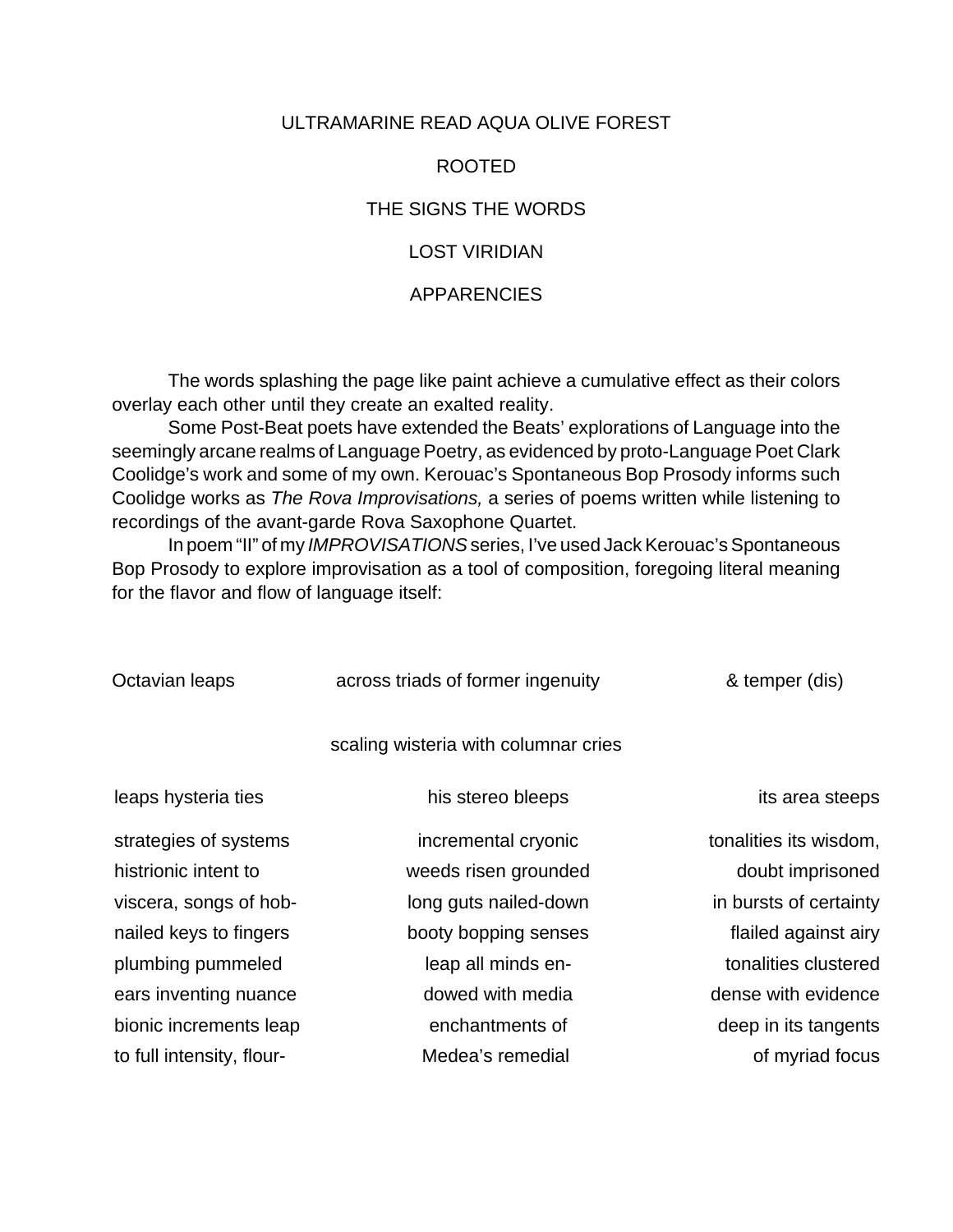clinging to nose rings in the Euro sings its roads clinging to roads clinging to of media'd minds en- ancient cradles en- horses labeled en-

ish or perish sour fools spell soars cherished median stripped of

tranced, chanted, hanced

fleshed in measured burst burst bursted in measured flesh triumphant in the iguanas iguanas in the triumphant

meat products of the mind mind mind the products of meat

polytonal appliances electric songs of the co-dependent id embittered on native roots, the soiled assumptions grated

If Kerouac's improvisational approach to writing was rooted in bop and the single-note lines of Charlie Parker, my improvisational approach has evolved toward the multi-textural layering of free jazz, an idiom Kerouac admired but never recited with. The poem challenges the traditional assumptions of how one should read the page.

I've placed the words on the page in columns so that the reader can perceive them as multiphonics, i.e., multiple notes played simultaneously on a single instrument, or as lines of polytonal counterpoint that flow between consonance and dissonance as they build toward an expression of glossolalic ecstasy.

The musicality of Post-Beat language finds further expression in the fusion of poetry with jazz. Often dismissed as passe, the fusion of jazz and poetry has experienced a resurgence in recent years, in large part because of Post-Beat poets. Although the Beats received credit for the fusion, it emerged decades earlier, when Langston Hughes and Kenneth Rexroth performed it. Kerouac synchronized the rhythms of the American vernacular with the rhythms of bop in masterly fashion. Yet bop's tightly-structured compositions have inhibited the expression of poets who weren't rhythmically equipped to fuse their language with the flow of the music around them. Post-Beat poets such as Barry Wallenstein, Steve Dalachinsky and I have performed and recorded with members of the jazz avant-garde, whose open-ended music allows poets to exercise more freedom in their linguistic expression.

Although Post-Beats such as Wallenstein pioneered reciting to the newer forms of jazz, Allen Ginsberg worked in the same area late in his career. In spring, 1988, I released *Sex Queen of the Berlin Turnpike*, an album of jazz poetry featuring several respected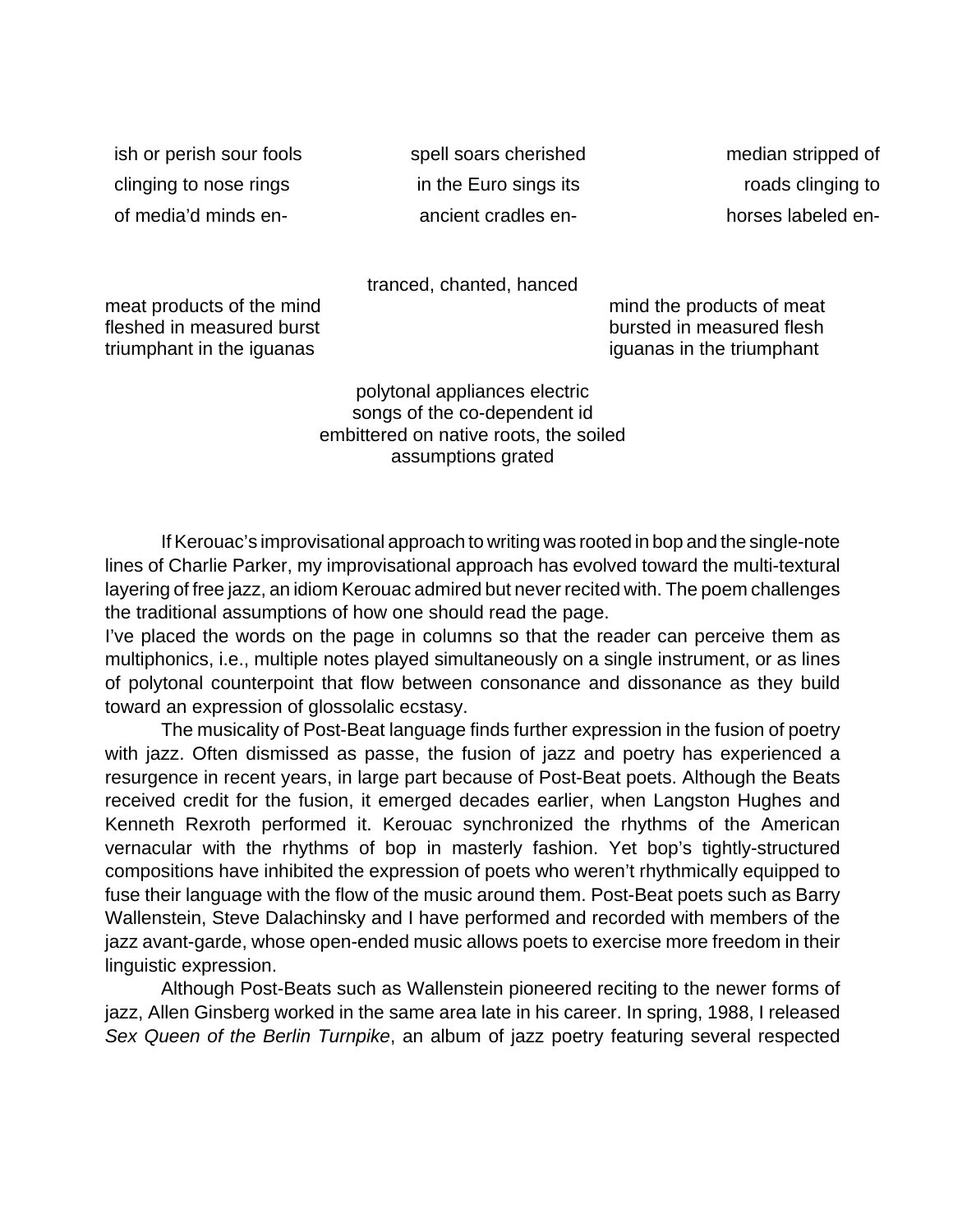players in Manhattan's downtown music scene. Within a year, Island Records released Ginsberg's *The Lion for Real*, whose musicians were part of the same contingent.

Wallenstein, one of the few Post-Beat poets ever published by a major publisher, ranks as one of the very best at fusing poetry with jazz. He began reciting his poetry to jazz as a teenager in the 1950's and continues to record and to perform with first-rate jazz musicians in Manhattan. His incisive poetry brings a hipster's sensibility to the phrasing of the written word. His choice of avant-garde musicians such as the late saxophonist Charles Tyler identifies him as a Post-Beat practitioner of the form.

Today, a number of poets routinely perform with bands, including Janine Pommy Vega, Wanda Phipps, Gabrielle Zane and Tracey Morris. Not all of them write in a Post-Beat vein, but their fusion of music with poetry advances the tradition that began with an earlier generation of bohemian poets and continued through the Beats to the present day. Moreover, the Post-Beat poets haven't restricted themselves to working in the jazz idiom. Zane and sixties icon John Sinclair regularly read their poetry to a rock band's accompaniment.

Other Post-Beat poets have advanced the work of the Beats into areas the Beats never explored. Mikhail Horowitz, for example, doubles as a poet and stand-up comic, sometimes wilfully blurring the distinction between the two, as in his hip-hop parody of Homer's *The Odyssey.* He combines the word-drunk enthusiasm of Allen Ginsberg with the laugh-a-second humor of a latter-day Lord Buckley. Bob Holman's "We Are the Dinosaur," which appears in *Selected Poems of Post-Beat Poets*, employs the rhymes and rhythms of hip-hop to engage contemporary readers.

Kirpal Gordon's poetry and prose reflect a dedicated extension of the Beat vision. His poetry embraces the spiritual concerns of the Beats while addressing contemporary issues such as homelessness, sometimes using composition by field in a manner that hints at John Donne. His richly imaginative fiction fuses the conceptual sophistication and extended realities of Magical Realism with jazz dialect and rhythm.

Since *Selected Poems by Post-Beat Poets* offers a representative range of poets, not a comprehensive compilation, I'd like to mention one poet whose important contributions point toward a working definition of Post-Beat: Michael Rothenberg. A close friend of Philip Whalen, Rothenberg edited *Overtime*, Whalen's Selected Poems, and Joanne Kyger's Selected Poems. A longtime resident of the Bay area, he knows many of the San Francisco Beats personally. He is one of the few poets to experiment with using the journal as a poetic form, inspired by Ginsberg and Kyger to some degree. His most recent books include *The Paris Journals* and *Unhurried Visions*. He has performed and recorded with musicians. He edits *Big Bridge*, an online magazine that publishes the original Beats, the Post-Beats and other innovative writers in a fascinating, eclectic mix. In today's fragmented literary world, he is a master of networking who expands publishing opportunities for writers.

In attempting to define the boundaries that distinguish Post-Beat from Beat, I've attempted to draw distinctions between the two, while recognizing that overlaps exist in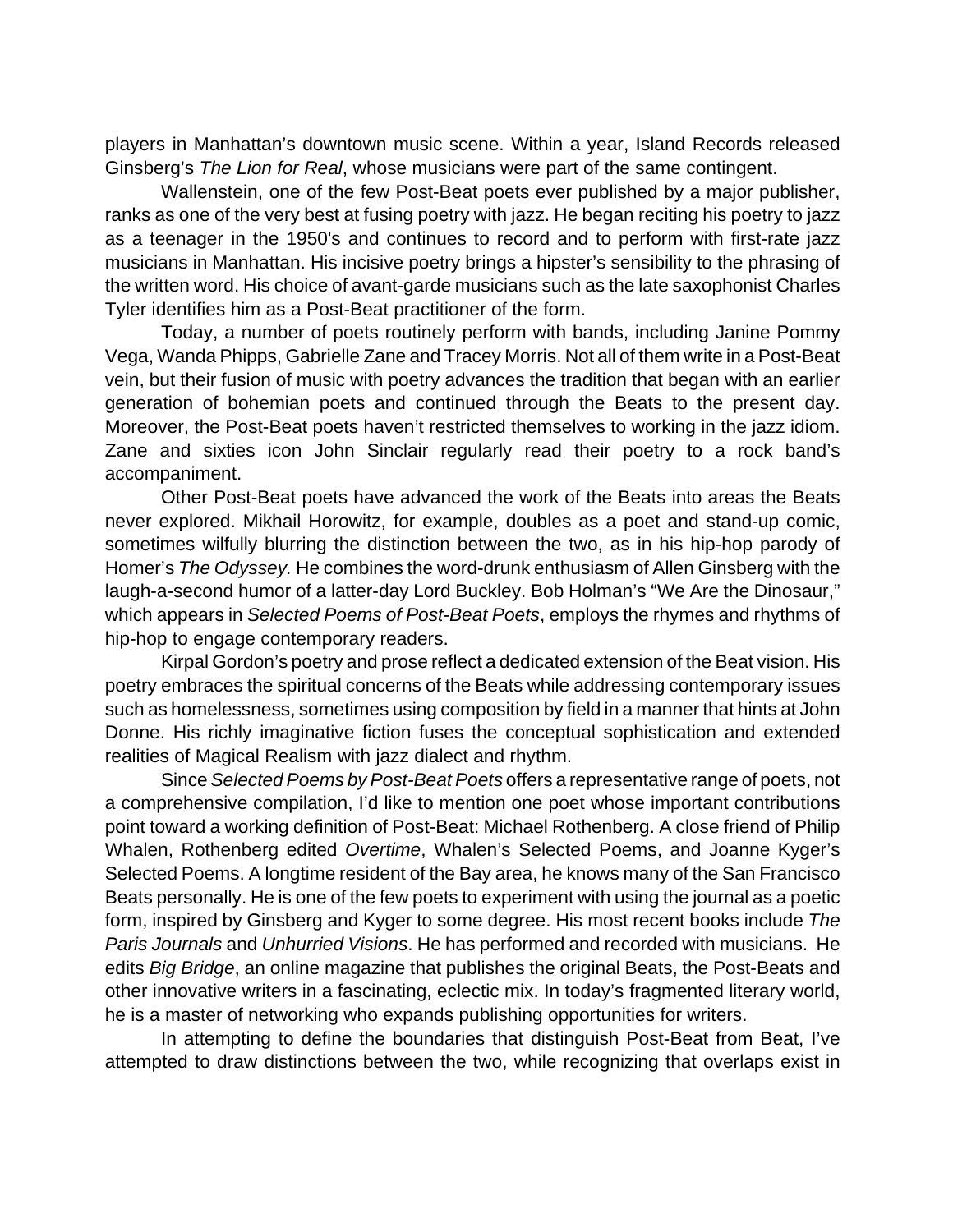many areas. Nevertheless, changing times and changing art forms have given the Post-Beats new concepts and new material to work with. Since the Post-Beats continue the line of underground writing that has existed for centuries into a new era, they continue to express the concerns of their predecessors while advancing the forms of expression emerging in their times. Nevertheless, defining Post-Beat remains as knotty as any attempt to challenge Wittgenstein's statement about boundaries that haven't been drawn.

Although the boundaries of Post-Beat haven't been drawn, they appear to be expanding.

#### **THE FUTURE OF POST-BEAT POETRY**

In 1998, when Professor Wen Chu-an of Sichuan University interviewed me on the subject of Post-Beat writers for *Contemporary Foreign Literature,* I was less than hopeful that Post-Beat writers would receive recognition for their accomplishments, even though a number of them have compiled bodies of work that warrant critical consideration.

Lacking the support of major publishers or university-based literary magazines with substantial circulations and adequate operating budgets, the Post-Beat writers have struggled in much the same way that the Beats did before *On the Road* made them visible to the American reading public.

In the 1950's the Beats published magazines like *Yugen, Kulchur* and many others. Excerpts from Burroughs' *Naked Lunch* first appeared in *Big Table*, which broke off from an academic publication because of the controversy surrounding Burroughs' work. In the 1960's the term "mimeo revolution" described the proliferation of literary magazines that occurred when photocopy machines and other inexpensive printing devices enabled writers to publish work that more conservative magazines would reject. Many of these publications were Beat or early post-Beat, such as Ed Sanders' *Fuck You/ a Magazine of the Arts* and *Entrails: the Magazine of Happy Obscenity*, which published writers who were at the cutting edge of literary experimentation in the mid-1960s.

In the 1980s and 1990s, the "desktop publishing revolution," which coincided with the proliferation of Creative Writing Programs in American universities, further reduced the cost of publication, enabling writers and editors to produce professional-quality books and magazines at out-of-pocket prices. But lack of venues for sale and distribution of the work compelled them to issue smaller print runs than the Beats did. The smaller runs, sometimes under 100 copies, gave rise to the term "micropress," in comparison with the small presses of the 1950s and1960s, many of which had the financial backing and distribution to print runs of 1,000 or more copies.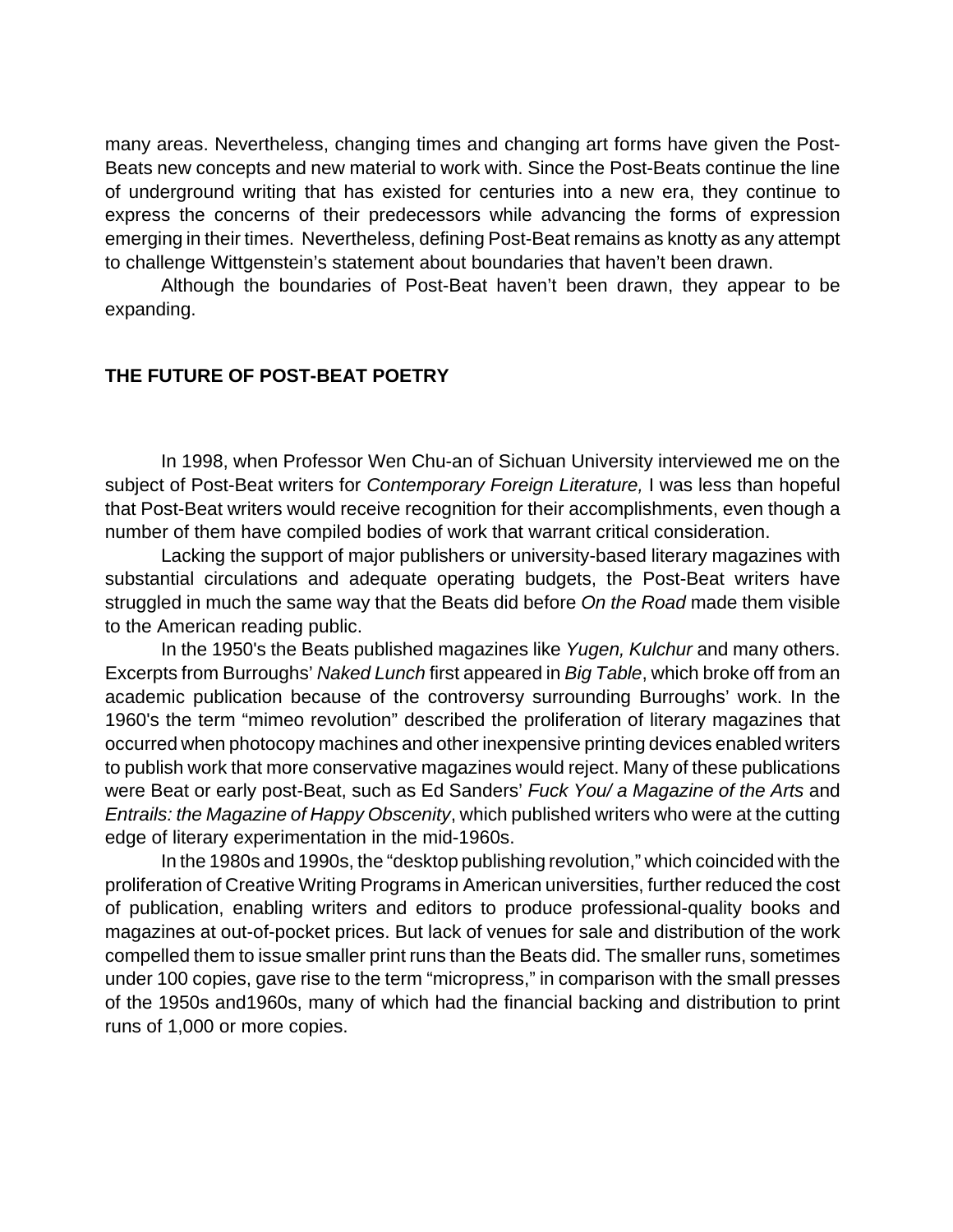From the 1970s to the early 1990s, a number of print magazines throughout the world published Post-Beat writing. In the1980s, Jef Bierkens published *Tempus Fugit*, a diverse collection of post-Beat poetry and fiction, in Belgium. *Tempus Fugit* published the innovative poet Michael Basinski, whose work ranges from Post-Beat to Language and Visual Poetry. In the 1980's Yusuke Keida published *Blue Jacket*, a post-Beat publication, in Japan. I believe he still publishes the magazine on an irregular basis, under the title *Blue Beat Jacket. The Café Review* in Portland, Maine and *Heeltap* in St. Paul, Minnesota, are also excellent post-Beat publications. A number of other quality magazines publish Post-Beat literature. Almost all of them operate out of the publisher's pocket, which limits the amount of material and the number of copies that can be published.

An increasing number of Post-Beat writers have turned to self-publishing because they have no other outlet for their work. In the late 1970's, Kathy Acker, whose fiction bears the stamp of William Burroughs, self-published several of her novels. Grove Press republished them and published her later work. Many contemporary poets self-publish their own books with no hope of a university or commercial press republishing them. Despite the stigma currently attached to self-publishing, a roster of self-publishing authors reads like a Literary Hall of Fame: Mark Twain, Walt Whitman, Gertrude Stein and James Joyce selfpublished their work at one time, or most of the time. Lawrence Ferlinghetti's *Pictures of the Gone World* was a self-published work, issued under his City Lights imprint.

The Post-Beat poets who fuse jazz and poetry have seldom seen their recordings released on an established record label. In the music business, however, self-producing work carries less of a stigma than in the literary world. Since the mid-1950s, innovative jazz musicians such as Sun Ra have produced their own recordings. A number of them eventually achieved recognition, even stardom, for their work. For self-producing jazz poets, distribution remains the largest barrier to public recognition.

The problems of sales and distribution have limited the ability of Post-Beat writers to present their work to more than a marginal audience. Given the entrenchment of niche marketing and demographic audience targeting, they aren't likely to break through the profit barrier that blocks them from Publishers Row and the chain bookstores. In this respect, the Beats gained an opportunity that remains inaccessible to most Post-Beats.

Despite these barriers, a source of hope exists, one whose importance I underestimated even at the same time that I was using it: the Internet.

The emergence of the Internet has enabled writers from many schools to find audiences for their work. Since the mid-1990s, electronic publishing has fostered a growing alternative literary culture that thrives outside the world of commercial publishers and chain bookstores. A number of Post-Beat magazines, such as *Literary Kicks*, *Jack Magazine* and Rothenberg's *Big Bridge* have become online publishers of an encyclopedic range of Post-Beat authors and styles. Their online magazines and chapbooks reach many more readers than a magazine or book with a print run of 100 copies. The younger generations of Post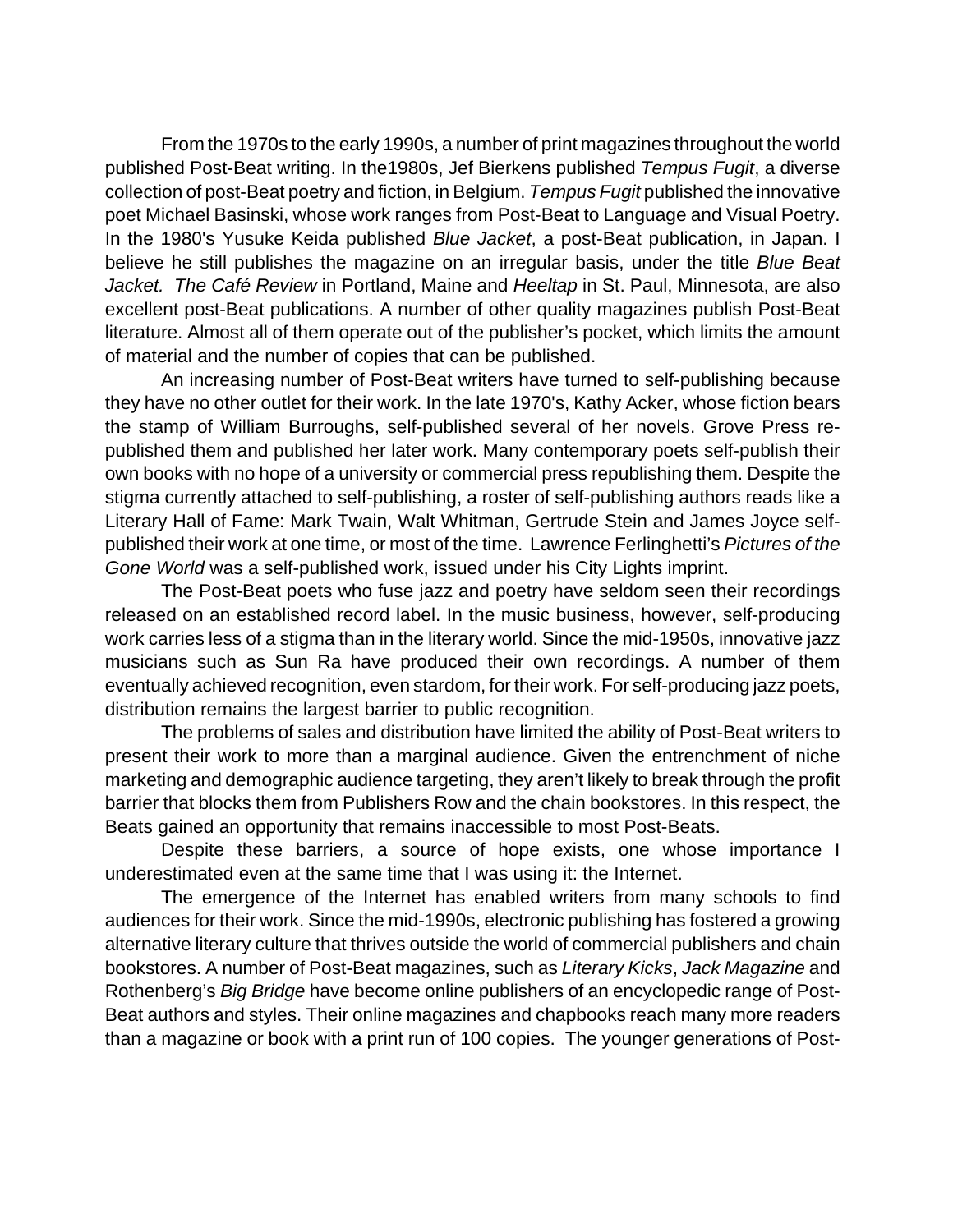Beats, who are more computer-savvy than those who came of age in the 1960s, add new magazines to the internet on what seems like a daily basis.

Editors such as Rothenberg recognize the importance of electronic literature as an alternative to the print outlets that have proved inaccessible to the Post-Beats. Discussions of how to make e-books more available and attractive to readers are taking place daily. In addition, Post-Beat Poets working in the jazz-poetry fusion can place their recordings on the internet through MP3 and other new recording techniques.

Electronic publishing gives the Post-Beats their best opportunity to reach the audience that needs and craves exposure to the independent voices that express human discontent and the quest for spiritual advancement in the face of social and political repression. A growing online presence might one day motivate publishers to issue print books by Post-Beat writers.

#### **POST-SCRIPT: A POST-BEAT METHODOLOGY**

*Selected Poems by Post-Beat Poets,* while a printed work, owes its existence to the internet. In fact, it's an example of the ways in which the internet can advance the work of the Post-Beats and other writers working outside the cultural and commercial mainstream.

When I met Professor Wen Chu-an of Sichuan University at Lowell Celebrates Kerouac in Lowell, Massachusetts, in 1997, we spoke for at least an hour, discussing his work, the first Chinese translation of *On the Road*, and my books and recordings. Staying in touch by e-mail, our continuing discussions led to "Beneath the Underground: Post-Beat Writing in America," his interview with me which *Contemporary Foreign Literature* published several years ago. We conducted the interview by e-mail over a period of several months, contacting each other on a daily basis when necessary.

A year after its publication, Zhang Ziqing, the editor of *Contemporary Foreign Literature,* expressed an interest in publishing an anthology of Post-Beat poetry to Wen Chuan. Wen Chu-an suggested the idea to me and I agreed to it. I e-mailed the best poets working in a Post-Beat vein that I knew from my own reading, contacted other poets they recommended, and requested submissions for the anthology. Only scratching the surface of Post-Beat writing in America, I received more first-rate poetry than the anthology could contain. Once I compiled the manuscript, I e-mailed it to Wen Chu-an, who translated the work. The entire process of editing, translating and preparing the book for publication was conducted by e-mail.

Wen Chu-an and I don't know if this is the first time a book has been put together by people e-mailing from opposite sides of the planet. At the time, we felt that we might be the first people to use the internet to bridge the cultural gap that exists between the United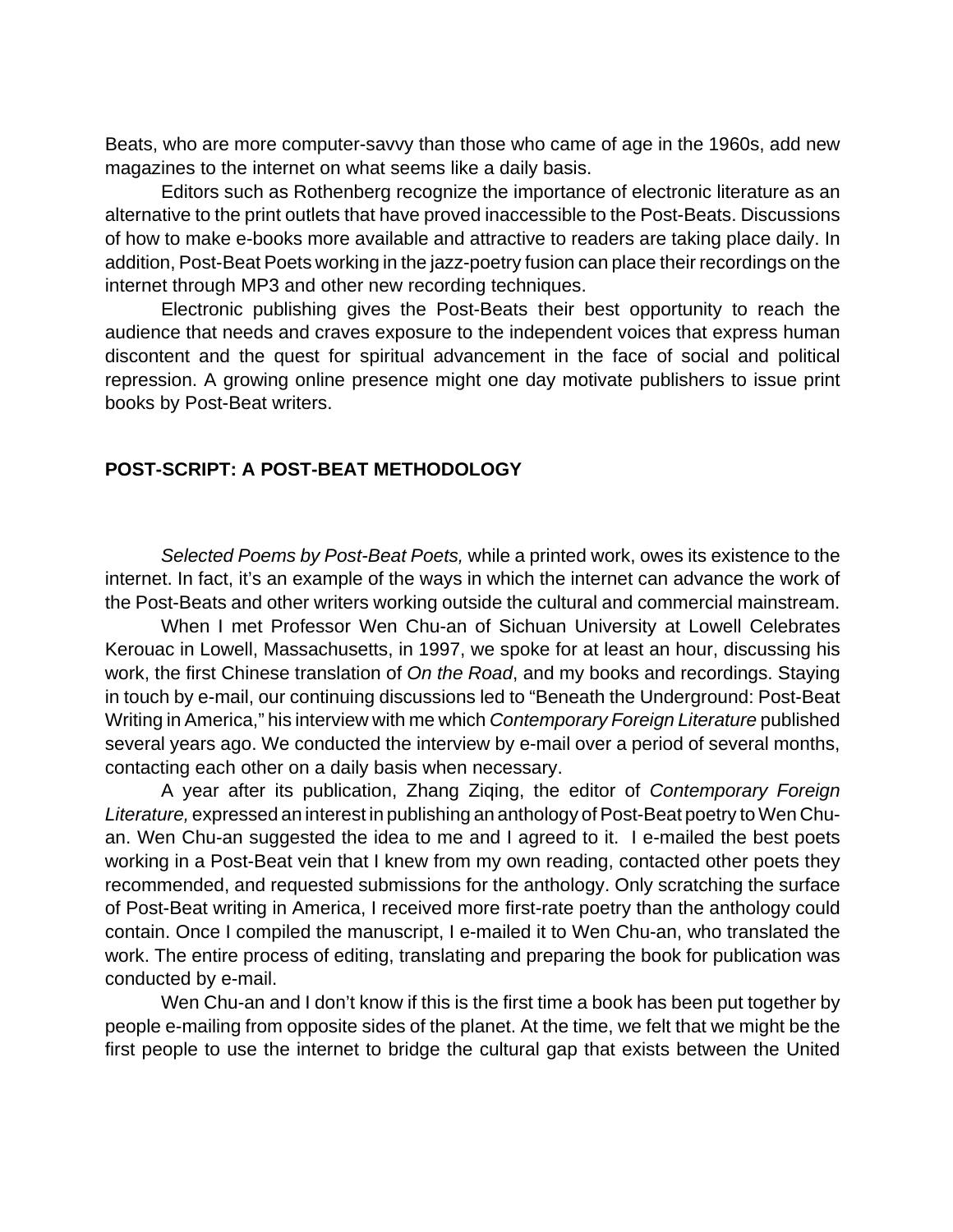States and China, so that we can increase our understanding of each other. We recognized the technology as an integral part of the times we live in. And given the rise of Post-Beat literature on the internet, we might say that Wen Chu-an and I produced the anthology using the methodology most likely to bring recognition to Post-Beat writers.